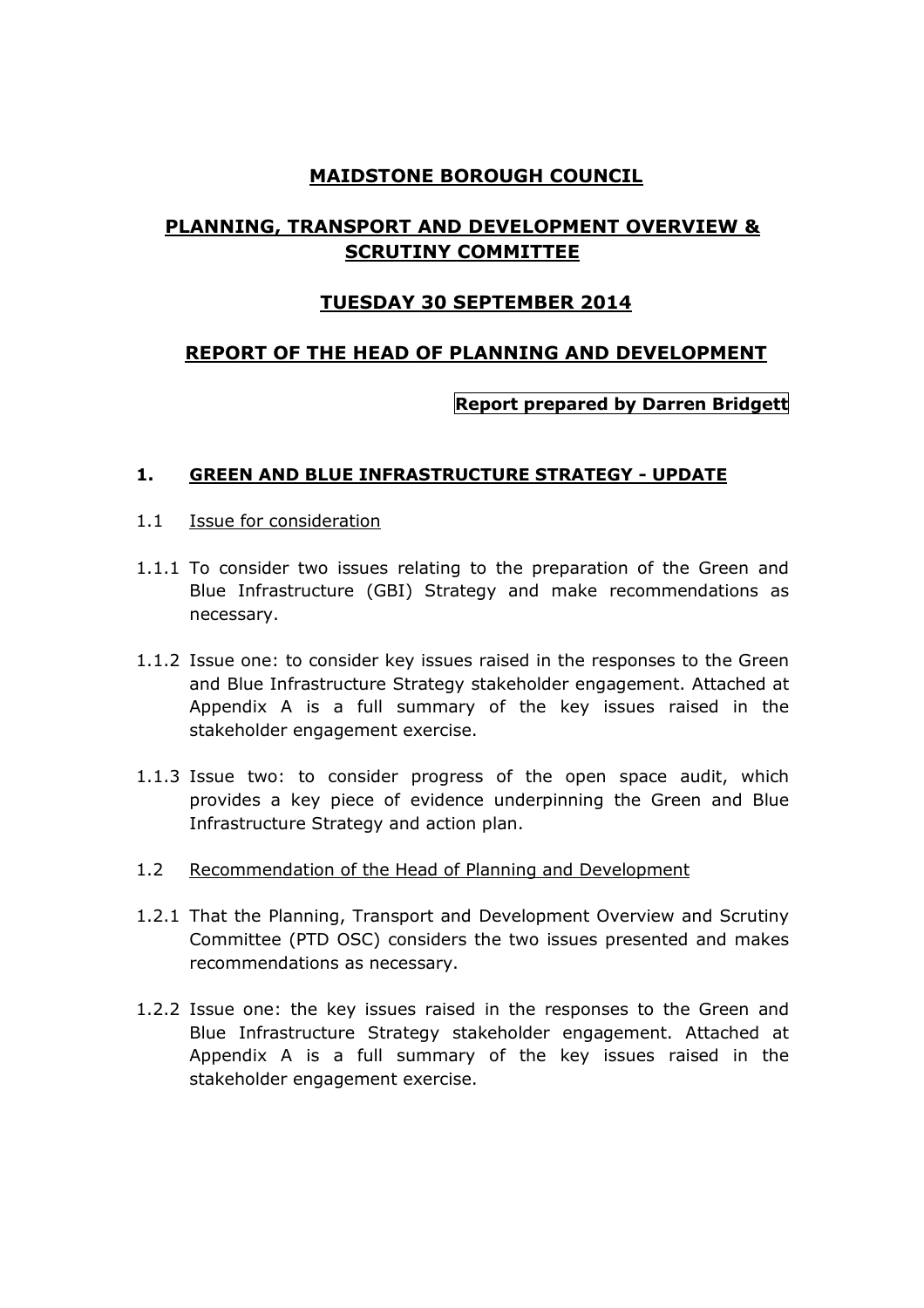1.2.3 Issue two: the progress of the open space audit, which provides a key piece of evidence underpinning the Green and Blue Infrastructure Strategy and action plan.

### 1.3 Reasons for recommendation

- 1.3.1 The Green and Blue Infrastructure Strategy is a corporate strategy, covering the borough's open spaces and water bodies. It is being prepared for a number of reasons:
	- To bring increased certainty about the importance of this key part of the borough's environment.
	- To maximise the number of overlapping benefits of green and blue infrastructure by looking holistically at each area to ensure it is delivering as many benefits as possible.
	- To co-ordinate a wide range of stakeholder interests and focus limited resources on a number of interlinked proposals to maximise the benefits for green and blue infrastructure.
	- To act as a basis for attracting resources including grant funding and the Community Infrastructure Levy (CIL) – where qualifying infrastructure projects are identified.
	- To form the basis for GBI delivery, through policies in the Maidstone Borough Local Plan (MBLP) and a supplementary planning document (SPD), which will set quantitative and qualitative standards for types of open space and provide detailed guidance to developers, partners and decision makers on its future provision.
- 1.3.2 The Planning, Transport and Development Overview and Scrutiny Committee approved the GBI Strategy for targeted stakeholder engagement at its meeting on 19 November 2013. The targeted engagement involved a stakeholder workshop held on 16 December 2013 and a six week open consultation period held from December 2013 until late January 2014.
- 1.3.3 There has been no update since the end of the stakeholder engagement period, this is for two reasons. The open space audit and the MBLP regulation 18 consultation. The open space audit is still ongoing and provides a key piece of evidence to underpin the strategy and action plan. The MBLP regulation 18 consultation, which ran from 21 March 2014 until 7 May 2014, required significant resources, as has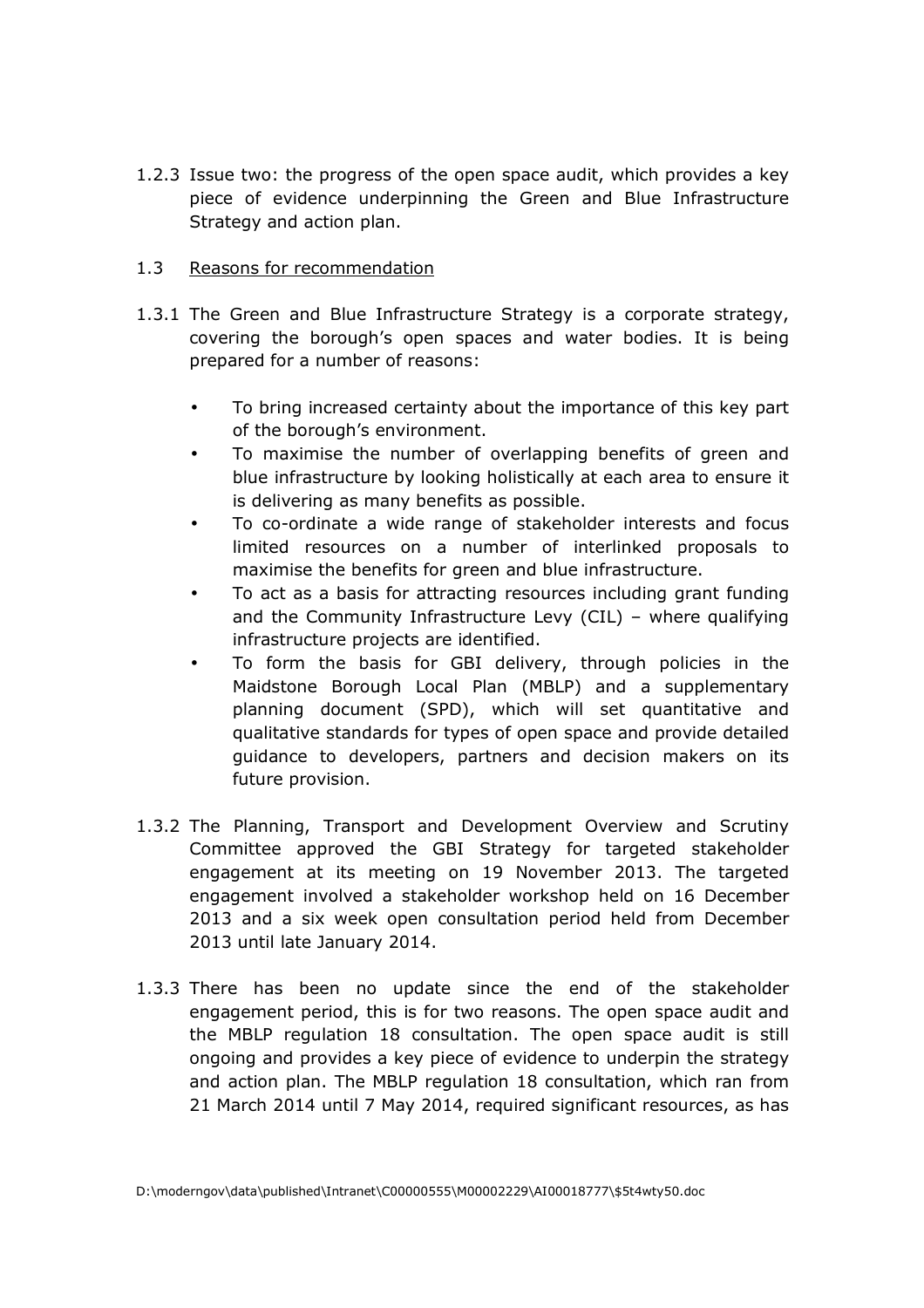the subsequent and ongoing exercise to analyse the comments that were made.

### 1.3.4 **Stakeholder engagement – key issues**

- 1.3.5 Attached as Appendix A to this report is a full summary of key issues raised during the GBI strategy stakeholder engagement exercise. In all there were 48 respondents to the stakeholder engagement, as well as comments raised at the stakeholder event, which followed the same themes.
- 1.3.6 The preparation of the Green and Blue Infrastructure Strategy was in itself supported, however, concerns were raised on a number of issues.

# 1.3.7 **Process**:

- Concern that the process of developing the strategy and action plan was too slow and would not able to impact on the local plan.
- No implementation plan means that there is no confidence in the council being able to deliver.
- Concern was raised over how adequate the consultation was with the parish councils.
- Concern was raised that the strategy may impede economic development.

### 1.3.8 **Content**:

- The strategy was considered by some to be too focused on the urban area, while others were concerned that there was too much distinction between urban and rural areas.
- The strategy needs a matrix of actions and benefits, including a needs analysis of what improvements are needed and where.
- Concern was raised over the loss of agricultural land (relating to the proposals in the MBLP).
- The strategy needs to link and cross reference existing documents, strategies and projects such as the local biodiversity action plan (LBAP) or biodiversity improvement areas (BOA).
- 1.3.9 Further comments were made relating to the specifics of the document, making detailed suggestions for improvement and further elements to be included. A range of location specific suggestions were also made. These were either made as suggestions to improve the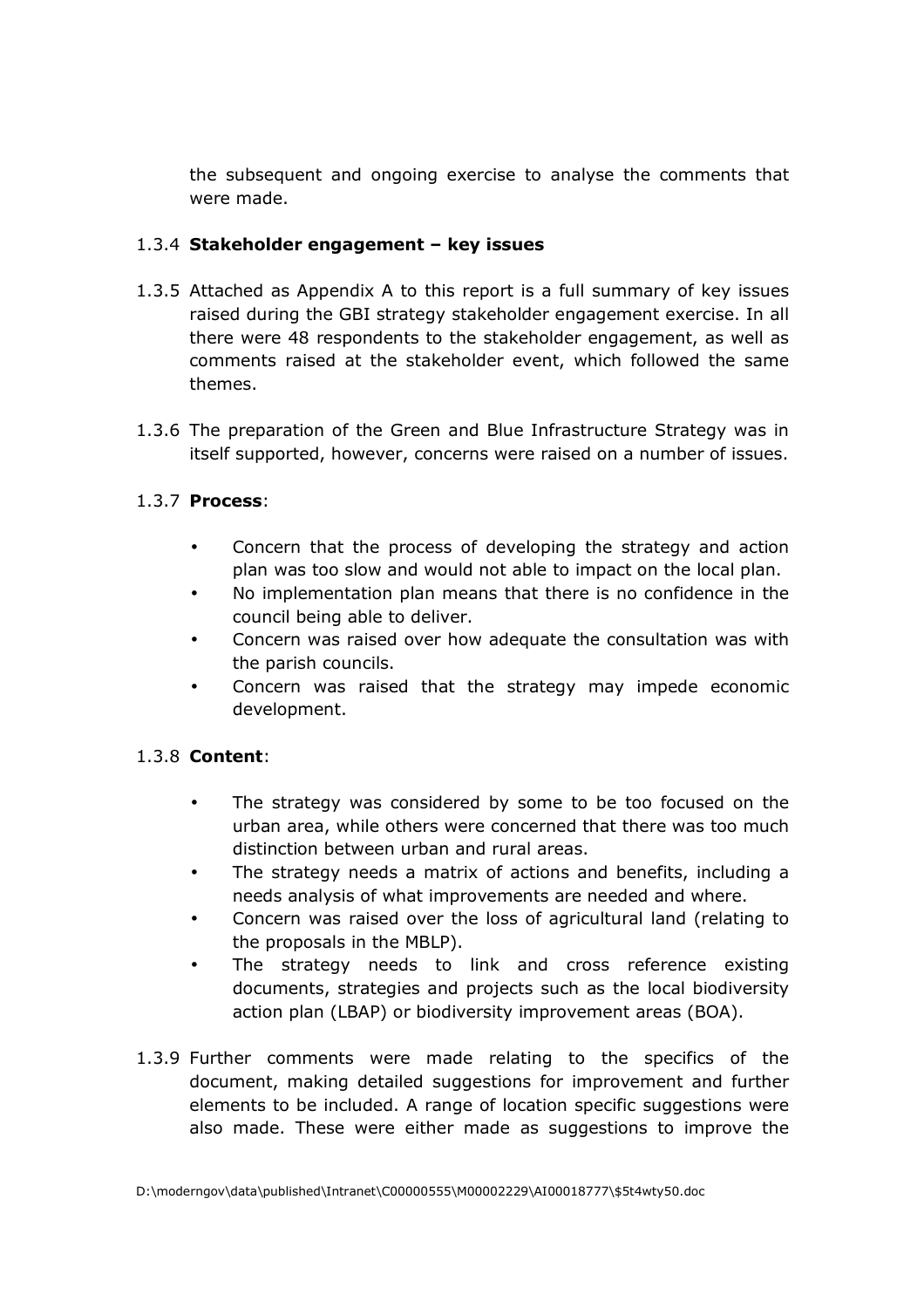document, or as actual improvements to the locations themselves, which would more appropriately be included in an eventual action plan. These comments are summarised in Appendix A.

#### 1.3.10**Open space audit - update**

- 1.3.11The open space audit is a PPG17<sup>1</sup> style assessment of open spaces in the borough. This means that the open spaces are assessed by **quantity**, **quality** and **accessibility**.
- 1.3.12The two main reasons for the audit are to enable to the council to assess at a strategic level where there is a need for open space provision, either new or improved, and to provide the evidence base to enable the council to require development contributions to open space on a development by development basis. At the strategic level this might translate as new open space provision, perhaps funded by pooling CIL receipts. When looking at a development by development scenario, it might translate as a per head contribution to open space on site, delivered by section 106 planning obligations or by a CIL payment in kind (potentially a land payment instead of money).

### 1.3.13**Methodology**

 $\overline{a}$ 

- 1.3.14The last time that a comprehensive open space audit was conducted in the borough was in 2004. This was updated partially in 2007. For the 2014 audit, the methodology has been amended to more accurately reflect the desired outcomes of local plan policy.
- 1.3.15The 2004 and 2007 audit exercises researched only the quantitative information on open space sites in the borough, i.e. how much open space there is by area. This allowed a quantitative standard to be set per 1000 head of population. This standard provides the basis for the contributions sought through the Open Space DPD and policy OS1, adopted in December 2006.
- 1.3.16The 2014 audit researches also qualitative and accessibility information. This will enable the council to seek and apply open space contributions on a more targeted basis. The qualitative information can be used to discriminate where funds might more appropriately be used

<sup>&</sup>lt;sup>1</sup> PPG17, published in 2002, was the national planning policy guidance note: Planning for Open space, Sport and Recreation. The companion guide, also published in 2002, provided guidance on the assessment of open spaces in respect of quantity, quality and accessibility.

D:\moderngov\data\published\Intranet\C00000555\M00002229\AI00018777\\$5t4wty50.doc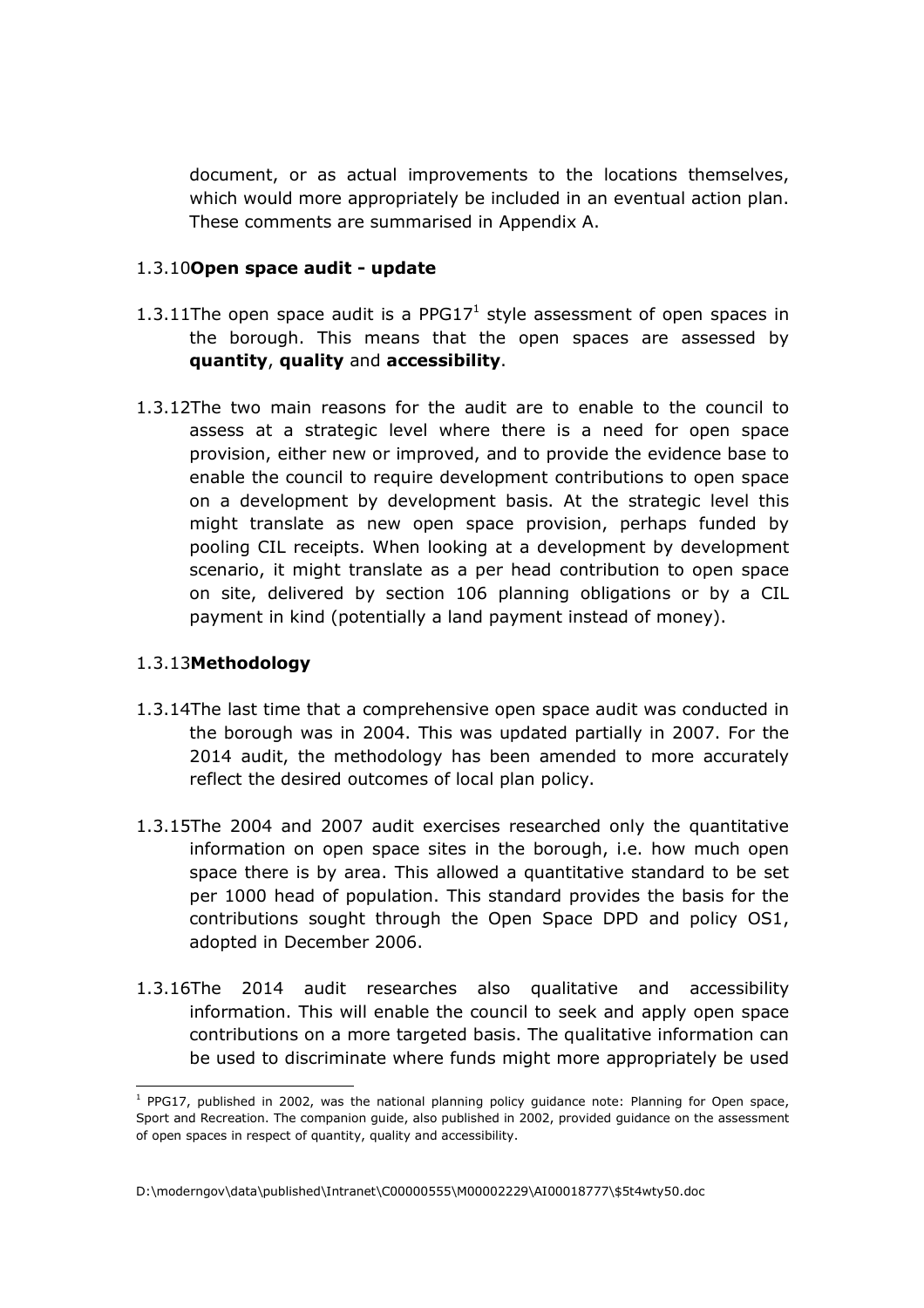to improve the quality of existing open spaces. Accessibility information can be used on a similar basis, seeking to improve access to existing open space in preference to the provision of new space. Accessibility information can be used also at the strategic scale to identify which communities have existing deficiencies accessing open spaces of any given type.

- 1.3.17Other changes to the methodology are that:
	- The open space must be publicly accessible.
	- The open space types must be quantifiable.
	- The recording of open space types should accurately reflect fine grain differences within a given open space site.
	- The open space type must be something that is appropriately delivered through/in connection to local plan policy.
- 1.3.18This means that whereas the 2004 audit included the following open space types:
	- 1. Parks and gardens
	- 2. Natural and semi-natural green space
	- 3. Amenity green space
	- 4. Provision for children and young people
	- 5. Green corridors
	- 6. Outdoor sports facilities
	- 7. Allotments and community gardens
	- 8. Cemeteries and graveyards

The 2014 audit no longer covers categories 1, 5 and 8.

- 1.3.19The reasoning behind the 2014 methodology is that:
	- **Parks and gardens** as entities, parks and gardens in the borough are already assessed against Green Flag standards. For the purpose of the audit, this category has been removed in order to more accurately understand the component open space types that a given park is comprised of e.g. Mote Park has a substantial mixture of natural and semi-natural green space, amenity green space, provision for children and young people and outdoor sports facilities.
	- **Green corridors** it is difficult to quantify green corridors as a single entity and to make determinations of where boundaries lie.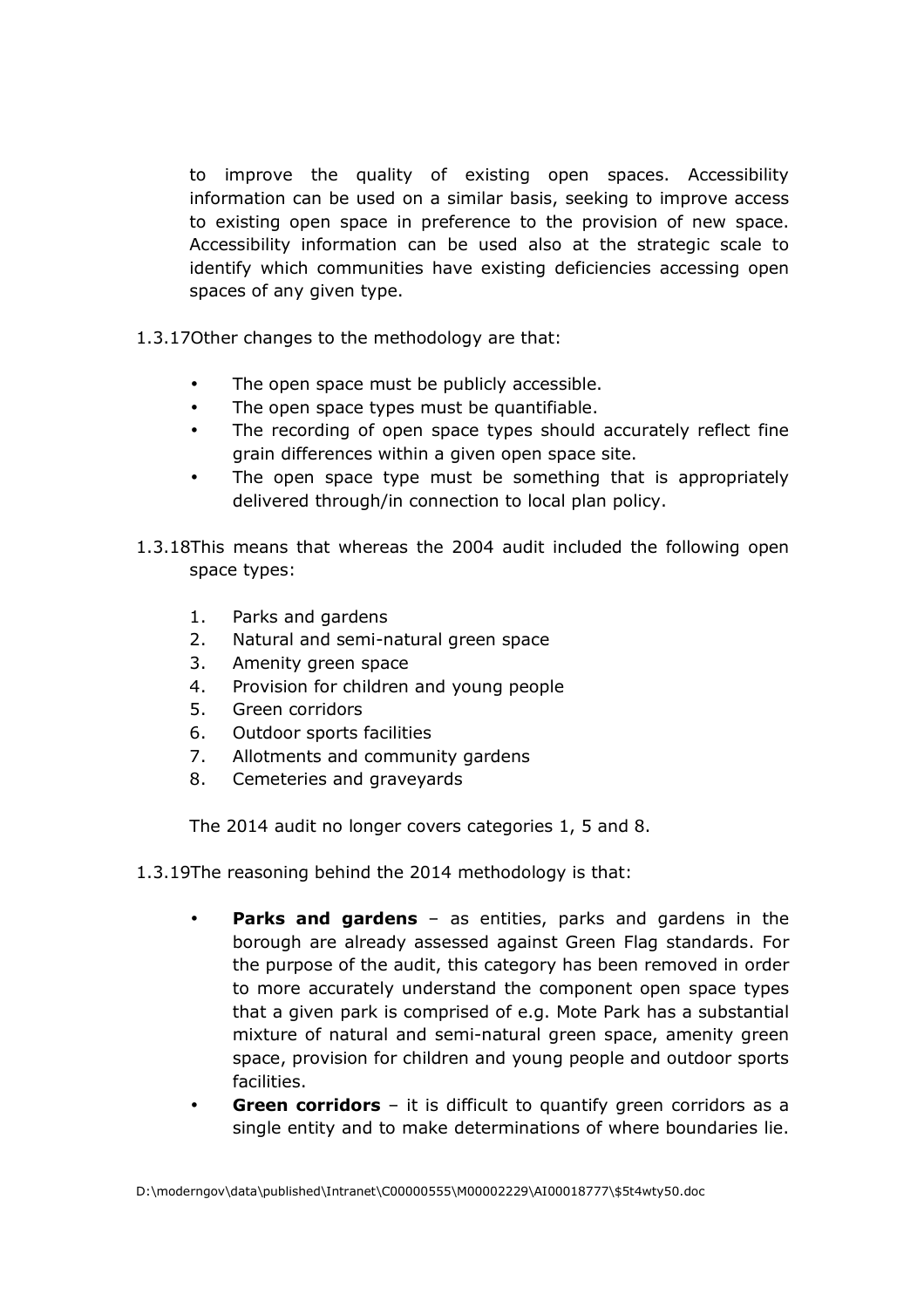It is also difficult to deliver a green corridor through local plan policy intervention. For the purposes of the audit and ongoing strategy, these are more accurately assessed as their component types e.g. natural and semi-natural green space or amenity green space. These areas can still be identified on a strategic scale within the GBI strategy.

**Cemeteries and graveyards** – the provision of cemeteries and graveyards is more appropriately dealt with through corporate policy, rather than as an expression of open space planning policy.

#### 1.3.20**Audit progress to date**

- 1.3.21The Parks and Open Spaces team completed the quantitative element of the open space audit in May 2014. This element of the audit involved re-categorising open space sites subject to the revised methodology described at 1.3.17 and 1.3.19.
- 1.3.22The council has commissioned consultants to undertake the qualitative element of the audit, with initial results expected at the end of October 2014. The qualitative survey involves the setting of appropriate criteria against which to judge sites, dependent on their categorisation under the five remaining open space types. This is a resource intensive exercise, involving site visits, however, the council has sought to minimise the time taken by using existing information, such as the work already undertaken by the Parks and Open Spaces team on children's play areas, and by applying a size threshold under which sites will not be surveyed.
- 1.3.23The accessibility element of the audit is a desktop exercise, which is being completed in house with GIS software. This will be completed in line with the qualitative audit. Using straight line (as the crow flies) radii, which represent accessibility [as distance] standards, it is possible to identify in relative terms where accessibility deficiencies exist.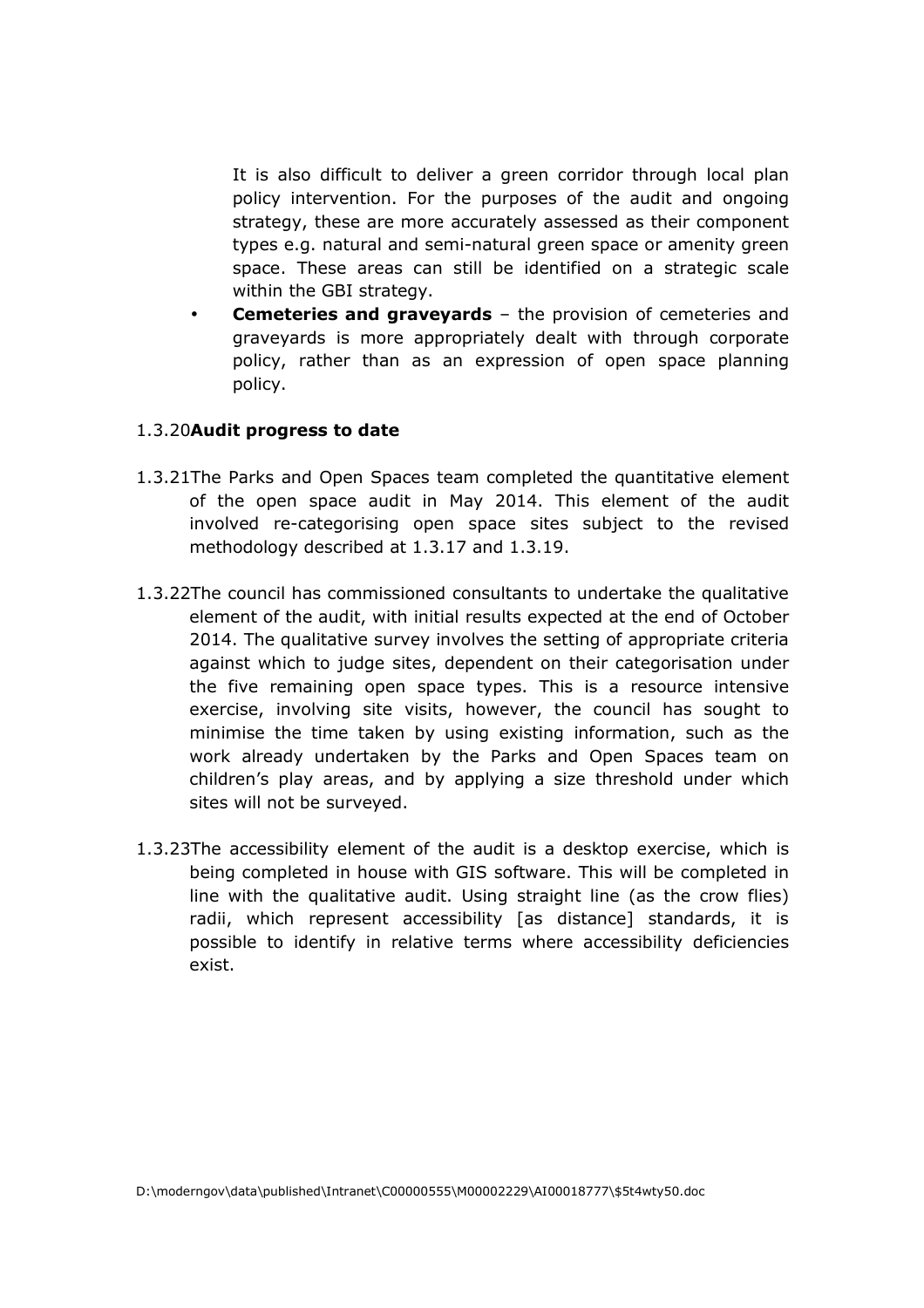### 1.3.24**Using the results of the audit**

- 1.3.25**GBI strategy and action plan –** taken with the stakeholder comments, the results of the audit will inform further discussion with stakeholders to amend the GBI strategy and develop an action plan for implementation.
- 1.3.26The timescale for completion and adoption of the GBI strategy is dependent in part on the outcome of the open space audit. Information from the audit will help to guide discussions with the key stakeholders and will enable the development of an appropriate and relevant action plan to sit as part of the strategy.
- 1.3.27The next stage of consultation on the local plan (regulation 19) will be in the summer of 2015. However, amendments to local plan allocations and any potential new local plan allocations will be presented to the PTD OSC and Cabinet in January 2015 for recommendation/approval. Any location specific actions developed in the GBI strategy, that require planning policy support e.g. developer contributions from specific sites, would need to be presented to these meetings.
- 1.3.28**Green and blue infrastructure supplementary planning document** – the results of the audit will inform the standards for inclusion in the GBI SPD. The open space standards, which will be used to either seek or guide the application of developer contributions, will reflect the audit in the sense that they will come as three sets of standards per open space type – a quantity standard, a quality standard and an accessibility standard.
- 1.3.29The GBI SPD will be adopted following the MBLP in early to mid 2016. The SPD must be supplementary to an adopted policy/policies – in this case the relevant policies are DM10 – Historic and natural environment and DM11 – Open space and recreation. Preparation of the SPD can take place in tandem with and prior to the adoption of the local plan, however, the necessary public consultation and adoption must take place afterwards.
- 1.4 Alternative action and why not recommended
- 1.4.1 This is an update report for information purposes. There is no alternative action in this case.

D:\moderngov\data\published\Intranet\C00000555\M00002229\AI00018777\\$5t4wty50.doc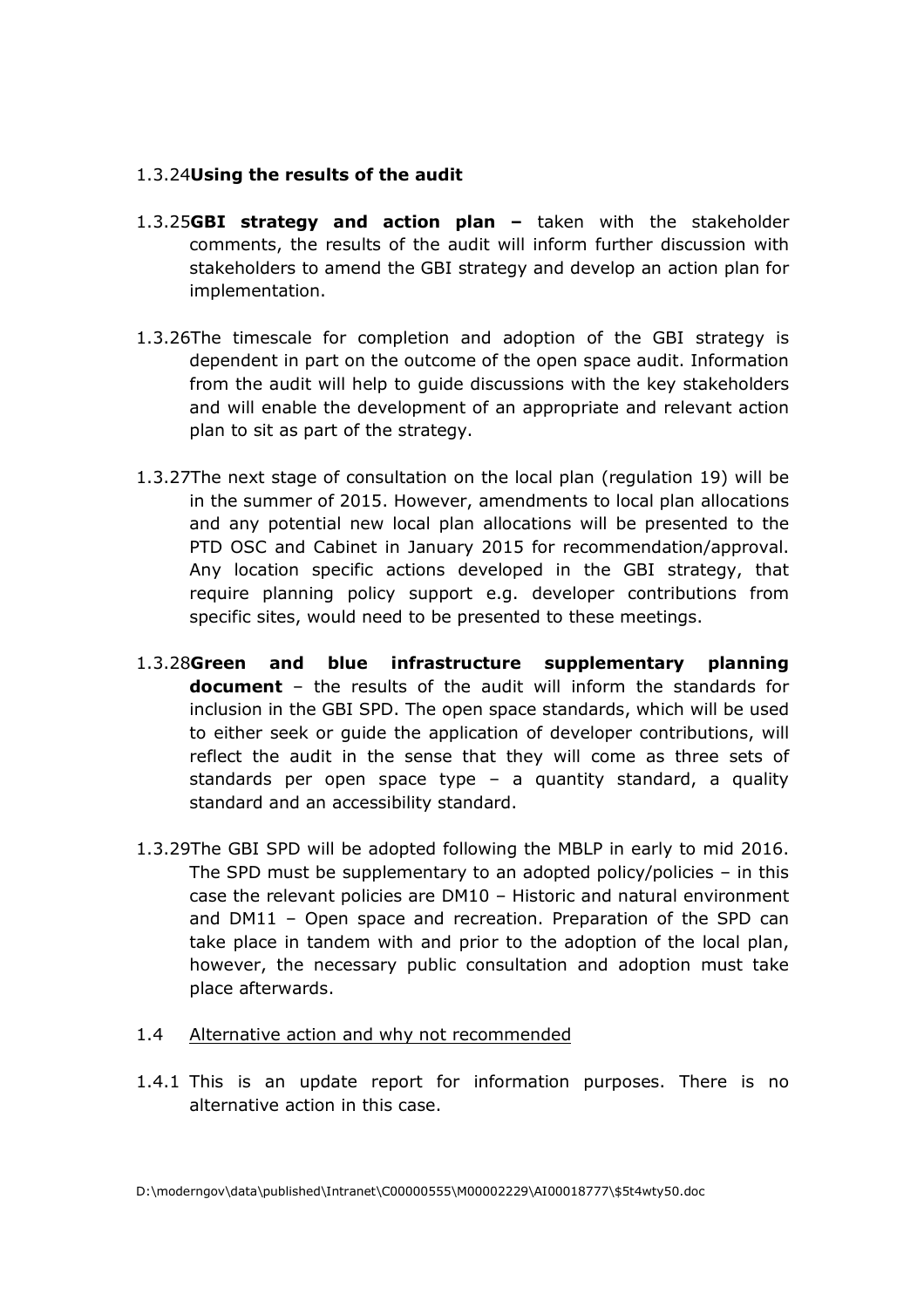#### 1.5 Impact on corporate objectives

1.5.1 **For Maidstone to be a decent place to live**. The three core elements to sustainable development are society, economy and environment. The GBI strategy is involved primarily with improving the environment. The GBI strategy and GBI SPD, with incorporated open space standards, provide the basis on which to request and apply development contributions for open space.

#### 1.6 Risk management

- 1.6.1 This is an update report for information purposes. No risks are associated with any recommendations in this report.
- 1.7 Other implications
- 1.7.1
- 1. Financial 2. Staffing 3. Legal 4. Equality impact needs assessment 5. Environmental/sustainable development  $\overline{X}$ 6. Community safety 7. Human Rights Act 8. Procurement X 9. Asset management X
- 1.7.2 **Environmental/sustainable development.** The three core elements of sustainable development are society, economy and environment. The GBI strategy is involved primarily with improving the environment. The GBI strategy and GBI SPD, with incorporated open space

D:\moderngov\data\published\Intranet\C00000555\M00002229\AI00018777\\$5t4wty50.doc